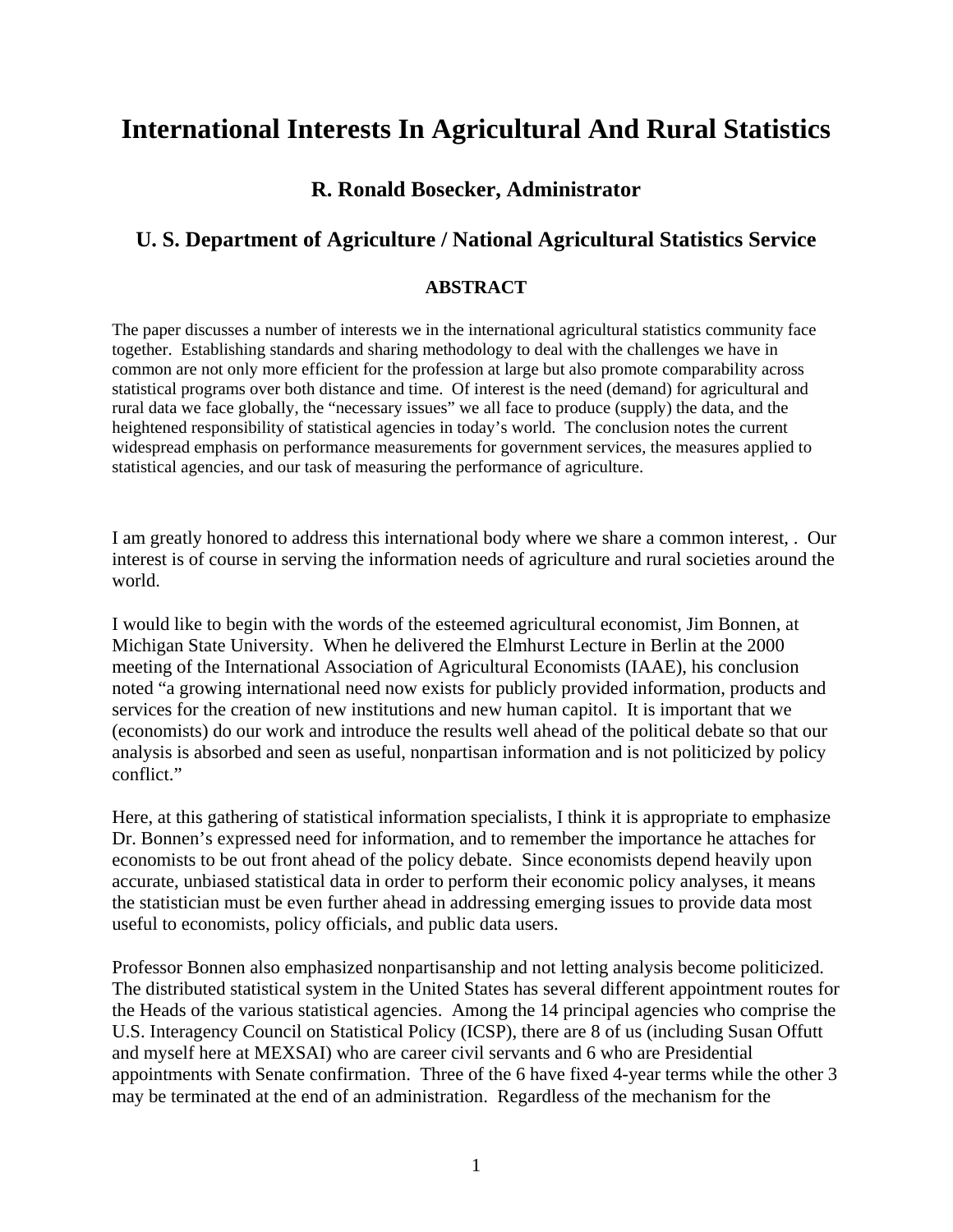appointment, it is well recognized that the data produced by the statistical agency must be unbiased by political or financial interest. I know my colleagues at the other U.S. statistical agencies, with whom Susan and I meet monthly, are all extremely serious about maintaining an independence between statistical process and political process. Personally, I am very thankful that our work is non-political. I have worked through many Administrations, both Republican and Democrat, and each has recognized the importance of not even appearing to influence any statistical measures.

The MEXSAI Conference title, "Measuring Sustainable Agriculture Indicators" and the program topics are excellent for highlighting today's challenges. Sustainability is critical to long term food security and it is paramount that we make the necessary measurements to actively monitor the world's food security.

As I traveled the world meeting with statistical agencies during my career, a career very quickly approaching 40 years, I have always been struck by the commonality of issues we all seem to face simultaneously. This led, some time ago to a list I call the "Necessaries In Applied Survey Statistics." The list will look very familiar to you, but there are different ways to address these issues and there is much we can learn from each other.

My top 10 list of necessary issues that make our job interesting include:

- 1. The need to communicate with data users about what information is most needed, and with data providers about both the importance of the information and the data they can reasonably and accurately supply,
- 2. The need for a well defined sampling frame useful to our purpose.
- 3. The requirement to identify available resources and live within a budget (a necessity that is always an issue),
- 4. Dealing with reporting units that differ from the sampling unit,
- 5. The need for dedicated, well trained data collectors,
- 6. A way to deal with nonresponse and respondent burden,
- 7. A way to deal with sampled extreme observations (outliers),
- 8. The need to process, interpret, and safeguard reported data,
- 9. Determining best measures of both level and change, and maintaining statistical consistency over both space and time,
- 10. The need to report out survey results in a timely and most useful manner while protecting individual reports from disclosure.

These make up my statistical top 10 common interest list. There are certainly many more issues and others may develop a different list. My point is that we all share the need to deal with these things in one way or another whether the subject is agricultural production or rural household income. This conference and other international venues that promote sharing our methodology are therefore very important. It is also important to remember that the latest high-tech solution for these issues is not necessarily the best solution for a particular set of circumstances.

Having made that point about new technology, I did make use of some newly acquired software to illustrate to you the wide array of issues within issues that we face. NASS acquired this software to let data users access statistical results through a visual diagram rather than a linear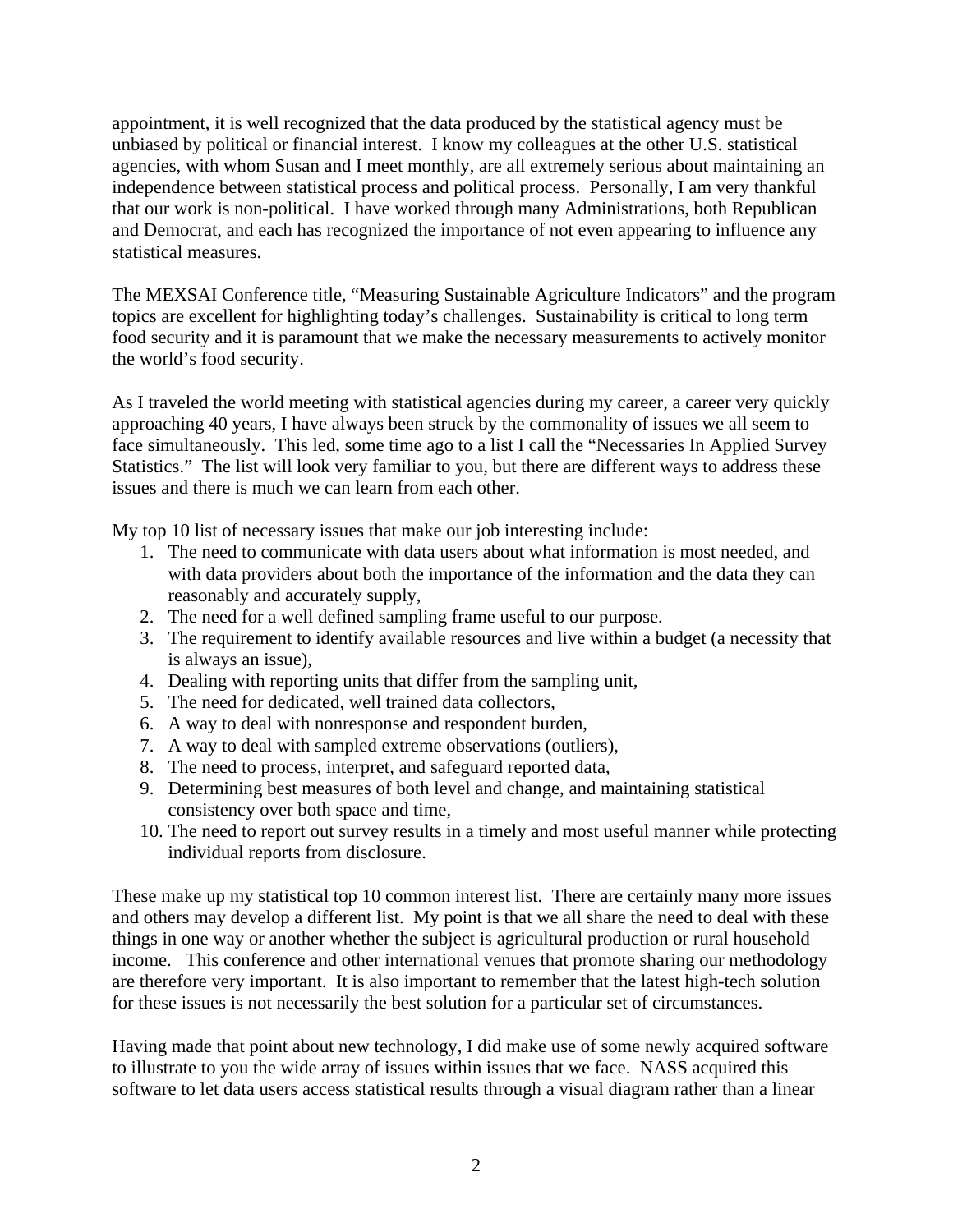table of contents. Users can select maps, graphs or tables based on the 2002 U.S. Census of Agriculture by following the diagram to their area of interest. I have adopted this tool for presentation purposes by linking many of the statistical issues we face within a network. I thank our Australian Bureau of Stats friends for impressing upon me their emphasis on the benefits of visual representation for projects and programs. I thank our friends and colleagues in Mexico, Canada, China, Russia, and many other countries with whom we work closely for their perspectives on the wide variety of issues presented in the diagram. (To see the diagram, and move around within it, you can visit the NASS website at www.usda.gov/nass, select the Research page, and click on MEXSAI "Star Tree" diagram.

The diagram beginning, I maintain, is at the end of the statistical process. Start with the data needs and the desired information sought from the statistical inquiry. These determine the useful output variables to be presented to data users. For example, are we presenting production data for markets to operate efficiently or are the data providing economic information for policy decisions? This is also where we need to consider international standards and data comparability with other countries. Are the answers available via administrative data**,** through remote sensing, or is a survey required? Each choice will take you along a different path. If a survey is needed, should it be a census or sample survey? This choice depends upon the detail required either geographically or by subject matter. What are the resource needs and what are all the components that impact the project management plan? The project management portion of the diagram contains a wide variety of concerns for survey statisticians. Behind the multitude of issues included in the diagram could reside the documentation on design and procedures for reference at the click of a button.

The methodological issues highlighted above are familiar to us. We continue together to explore and share experiences as we determine how best to deal with them. I turn now to a newer concern for the world's statistical agencies. Food security has an additional, more ominous, aspect that has come to the forefront since Professor Bonnen's Berlin presentation in 2000. The safety of our food supply and the security of our agricultural system in today's world pose new questions for the statistical community to examine and to determine our full and proper role.

In the U.S. several USDA agencies are involved in maintaining security for crops and animals and responding to threats posed by outbreaks of pests and diseases in agricultural commodities. Some pests and diseases are so serious that if they remain unchecked, they can cause serious health problems or take a heavy economic toll. You are already well aware of the impact that mad cow disease, foot and mouth disease and other pathogens or destructive pests can have.

There are two agencies with primary statistical roles relating to U.S. crop and livestock production in the USDA. The National Agricultural Statistics Service (NASS) is the Department's data collector and is responsible for providing the official agricultural statistics. The Economic Research Service (ERS) provides critical economic data analysis for the Department. These two agencies interact in several ways to contribute to the homeland security efforts of the USDA.

Response to outbreaks consists of first, detecting the problem; second, impact and response evaluations; and third, containment and eradication. What are the tools we in statistics have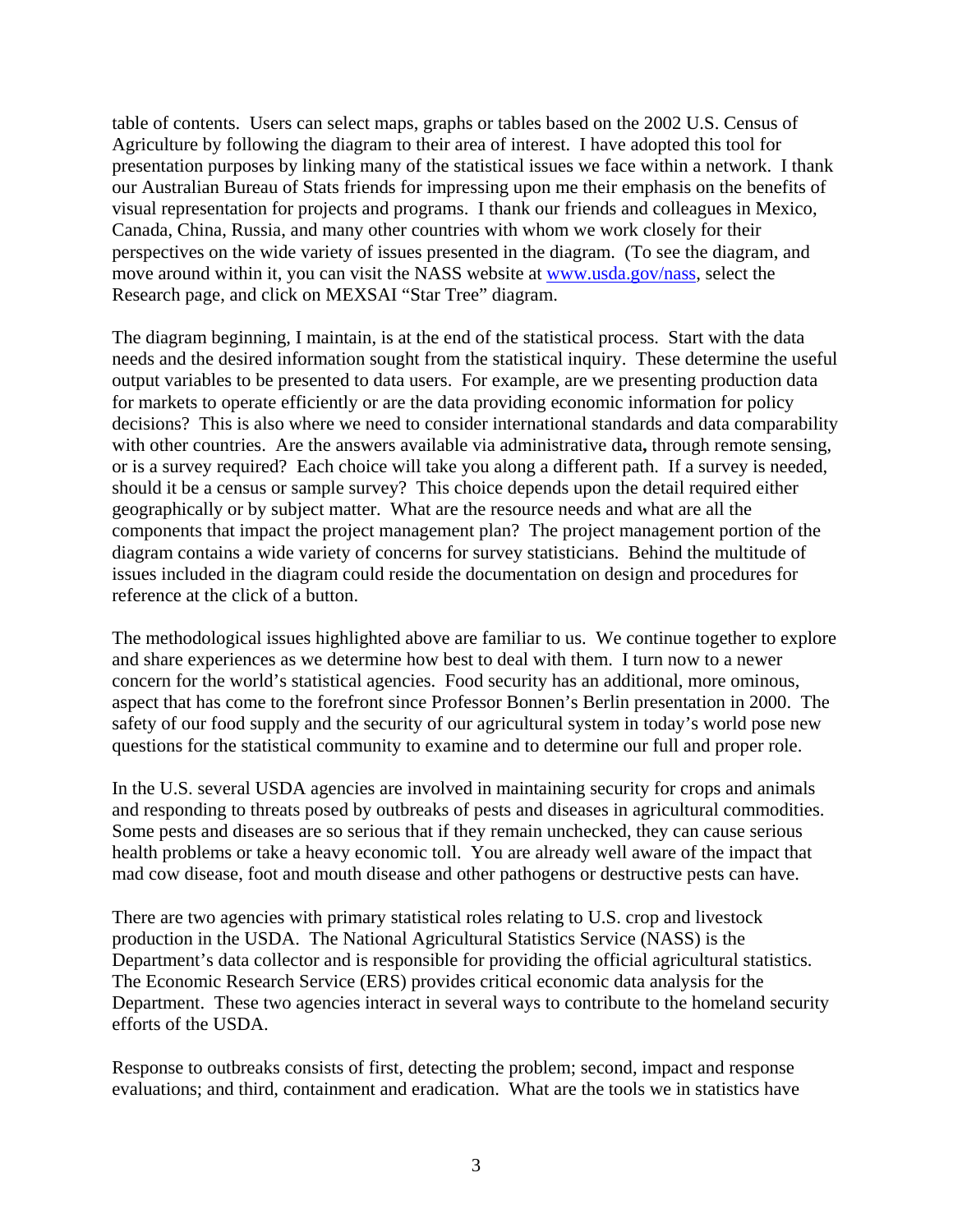available to bring to bear in a crises situation: 1) a list frame of producers, 2) a summary data base on inventories and production in affected areas, 3) economic analysis expertise, 4) geographic information system (GIS) capabilities, 5) contingency plans for continuity of service, and 6) the eyes, ears, and local knowledge of field interviewers (in NASS over 2,000). I will quickly discuss each of these tools.

The list frame of farm operators can serve as an early educational tool as well as for notification of an existing problem together with instructions for producers. Early on, the list was viewed by some as a source of names, addresses, and data that could be entered into other databases for their use. We have since convinced the requesters that confidentiality restrictions preclude our making individual names and data available. We have also pointed out that this is not so great a liability in dealing with a problem because: a) we can contact producers as needed through our own field and telephone interviewer capabilities; b) addresses can be misleading about the specific location of land operated; and c) the list is never 100 percent complete. Therefore, localized inspection and quarantine actions will necessarily have to be done by canvassing the affected area on the ground to be sure of complete coverage.

With regard to determining the size of the problem posed by an affected area, summary data relating to localities are available for a wide variety of crop and livestock commodities. Some commodity measures are provided on an annual basis down to county level and all are available for census of agriculture years. These data provide the relative scope of the problem faced when an outbreak occurs in a given area. They also provide the basis for an evaluation of the likely economic impact resulting from the outbreak. Basic data are therefore useful for decision making about the resources needed to combat the problem and the amount of disaster assistance likely to be needed to mitigate the economic impact of the problem.

The Economic Research Service is able to employ a geospatial economic analysis that forecasts the economic damage likely to occur given a particular kind of outbreak in a given location. ERS has developed their GIS system at the request of the Secretary's Office to provide the Department's senior leadership with information for their decision-making in case of an agricultural bioterrorism event.

In case of an act of agricultural bioterrorism, ERS' geospatial economic analysis can display the outbreak so its spatial dimensions can be visualized by decision makers, determine the effect of alternative quarantine boundaries, and calculate the upstream and downstream economic damages initially and over time if the outbreak spreads. This is an extremely important tool to U.S. policy makers.

Another useful GIS based tool comes from the National Agricultural Statistics Service remote sensing program. We can use satellite images to generate a mosaic of crop fields with the crop type labeled by field. This is called a cropland data layer and would be quite useful to map the locations of susceptible crops relative to fields containing a particular problem. This cropland data layer is currently a standard product for several States on an annual basis but the methodology is in place to apply where needed.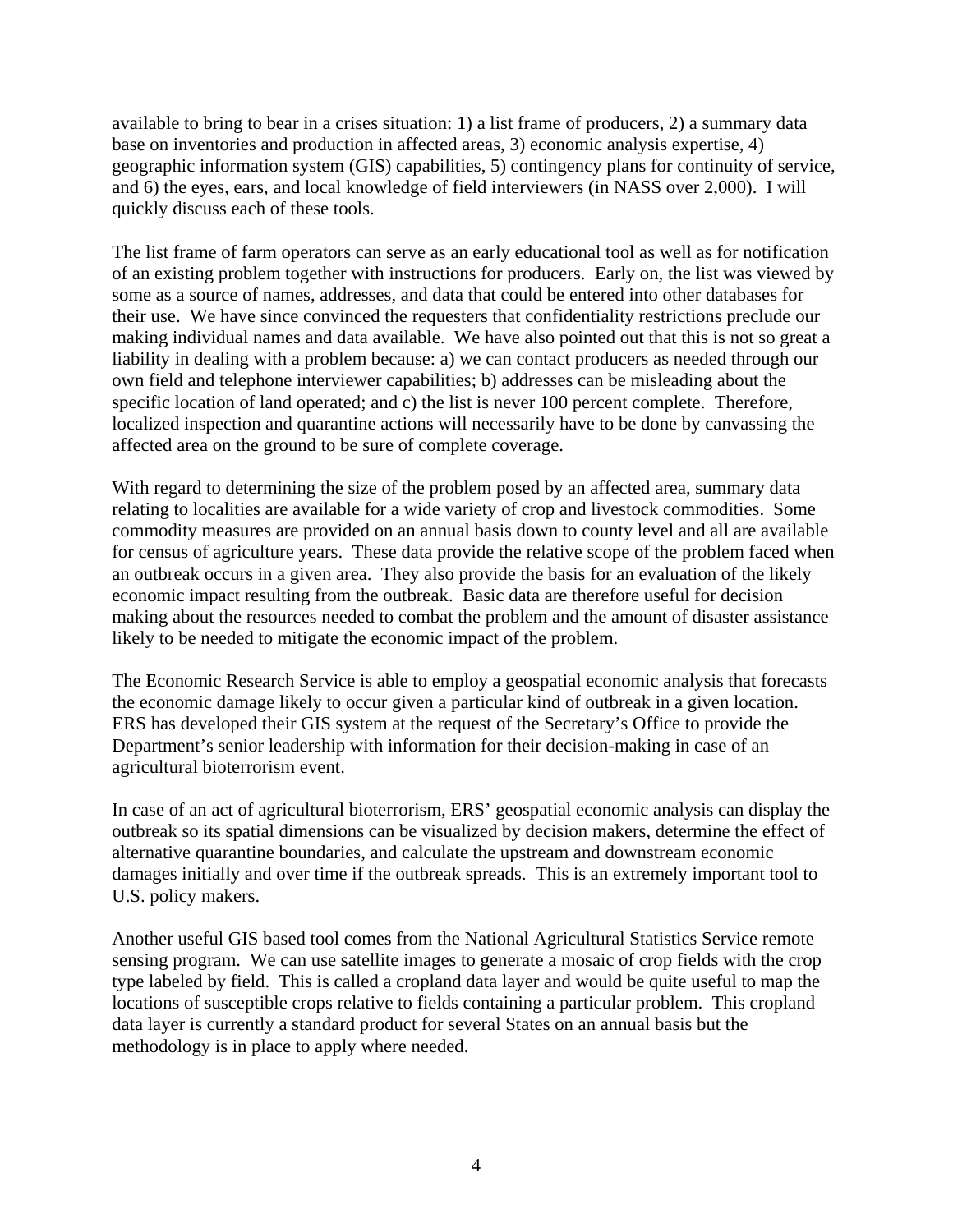Another component of homeland security, a concern which all statistical agencies face, is having the ability to continue service in the event of terrorist activities. Agricultural commodity markets depend upon official statistics to operate normally. There is a high cost associated with uncertainty in the market place. Therefore the agencies have developed alternative procedures to provide official statistics with the least disruption to scheduled release dates while maintaining data security prior to release. In September 2001, we were able to release reports scheduled for September  $12^{th}$  on the  $14^{th}$ . The rescheduling was announced very quickly and questions from data users about whether security had in any way been compromised were answered to their satisfaction.

Finally, we can't overlook the value of our human assets all over the nation. Early detection is a critical component in the war on the spread of pests or diseases. Our field staff, both office workers and interviewers, travel extensively. Training them in what to watch for, with the help of the staff in the Animal and Plant Health Inspection Service, provides additional detection capability for the USDA. Our people are at the farmsteads and are even inside the crop fields taking measurements for our objective yield forecasting program. While they can help with spotting problems, we certainly do not want them to transmit problems to other fields. When they spot suspicious situations, we want them to bring the potential problem to the attention of the producer and their supervisor before proceeding further.

In summary, statistical agencies in USDA are active in using their capabilities for education to prevent or minimize problems, for vigilance to provide early detection, for data to facilitate response planning, for information systems to use for evaluation, containment, and economic compensation, and for contingency planning to minimize the disruption to the normal economic activity in the agricultural sector and related marketing system.

I will conclude with a final observation about the importance of indicators. Another common initiative shared within the international statistical community today is the strong emphasis on performance measurements. At issue is how we prove our programs are timely, accurate, relevant, and efficient. We therefore set about the business of reporting the precision of our estimates and the amount of error in our forecasts (a fundamental statistical practice), documenting our discussions and feedback from data providers and users (a prerequisite for providing a useful service), tracking the costs of producing the statistical data (a sound business practice), and looking at other measurements that surround our statistical practices. In addition, and more importantly, as leaders in providing agricultural statistics services, we need to emphasize to others that a central purpose of our work is to measure the performance of each nation's agricultural and rural sector. Therefore, by implication, we play a critical role in measuring the effectiveness of public policy and private business decisions that influence national agricultural performance.

I thank you for this opportunity and for your gracious attention.